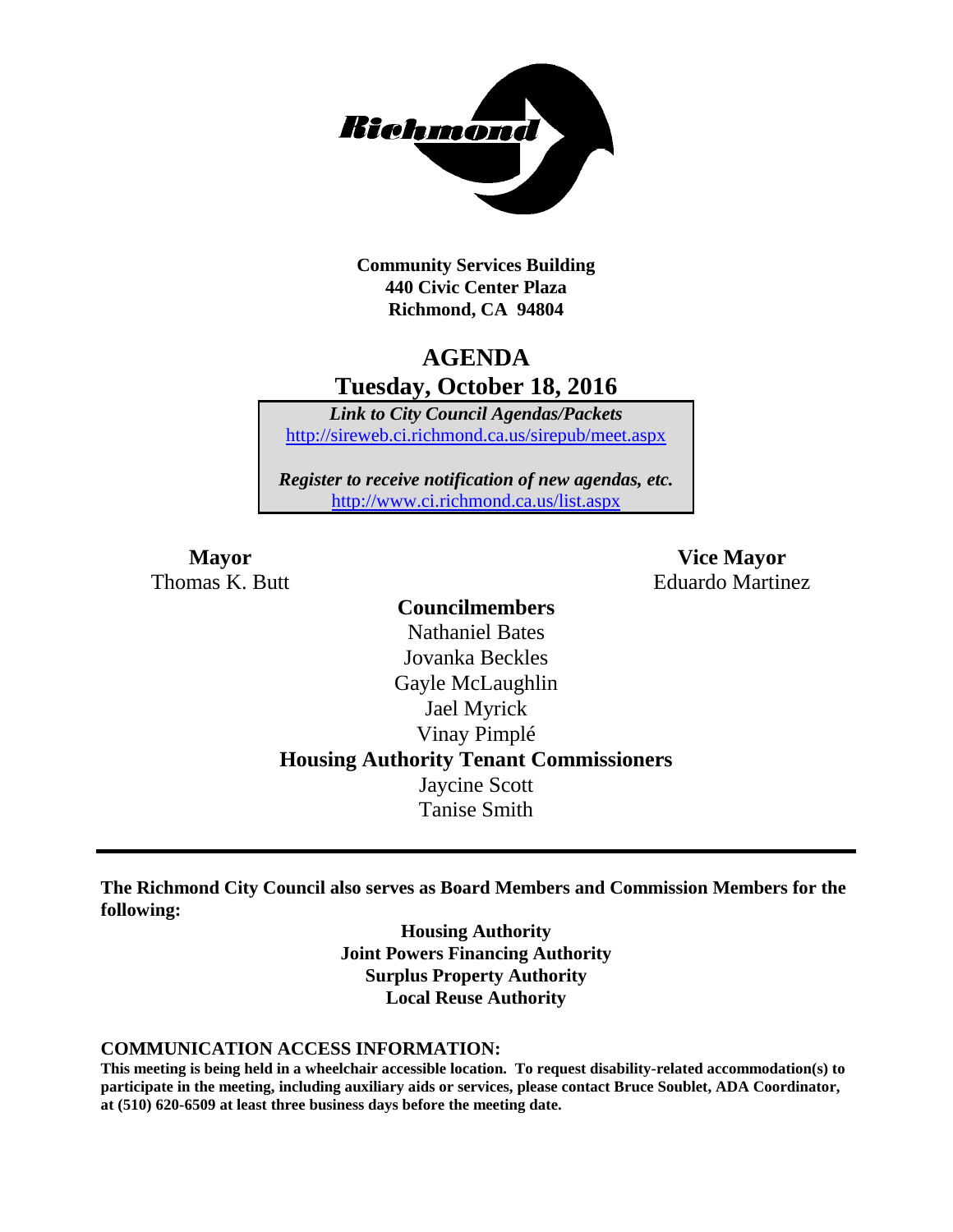# **MEETING PROCEDURES**

The City of Richmond encourages community participation at its City Council meetings and has established procedures that are intended to accommodate public input in a timely and time-sensitive way. As a courtesy to all members of the public who wish to participate in City Council meetings, please observe the following procedures:

**PUBLIC COMMENT ON AGENDA ITEMS:** Anyone who desires to address the City Council on items appearing on the agenda must complete and file a pink speaker's card with the City Clerk **prior** to the City Council's consideration of the item. Once the City Clerk has announced the item, no person shall be permitted to speak on the item other than those persons who have submitted their names to the City Clerk. Your name will be called when the item is announced for discussion. **Each speaker will be allowed TWO (2) MINUTES to address the City Council on NON-PUBLIC HEARING items listed on the agenda.**

**OPEN FORUM FOR PUBLIC COMMENT:** Individuals who would like to address the City Council on matters not listed on the agenda or on items remaining on the consent calendar may do so under Open Forum. All speakers must complete and file a pink speaker's card with the City Clerk **prior** to the commencement of Open Forum. The amount of time allotted to individual speakers shall be determined based on the number of persons requesting to speak during this item. **The time allocation for each speaker will be as follows:** 15 or fewer speakers, a maximum of 2 minutes; 16 to 24 speakers, a maximum of 1 and one-half minutes; and 25 or more speakers, a maximum of 1 minute.

#### **SPEAKERS ARE REQUESTED TO OCCUPY THE RESERVED SEATS IN THE FRONT ROW BEHIND THE SPEAKER'S PODIUM AS THEIR NAME IS ANNOUNCED BY THE CITY CLERK.**

**CONSENT CALENDAR:** Consent Calendar items are considered routine and will be enacted, approved or adopted by one motion unless a request for removal for discussion or explanation is received from the audience or the City Council. A member of the audience requesting to remove an item from the Consent Calendar must first complete a speaker's card and discuss the item with a City staff person who has knowledge of the subject material, prior to filing the card with the City Clerk and **prior** to the City Council's consideration of Agenda Review. An item removed from the Consent Calendar may be placed anywhere on the agenda following the City Council's agenda review.

**CONDUCT AT MEETINGS:** Richmond City Council meetings are limited public forums during which the City strives to provide an open, safe atmosphere and promote robust public debate. Members of the public, however, must comply with state law, as well as the City's laws and procedures and may not actually disrupt the orderly conduct of these meetings. The public, for example, may not shout or use amplifying devices, must submit comment cards and speak during their allotted time, may not create a physical disturbance, may not speak on matters unrelated to issues within the jurisdiction of the City Council or the agenda item at hand, and may not cause immediate threats to public safety.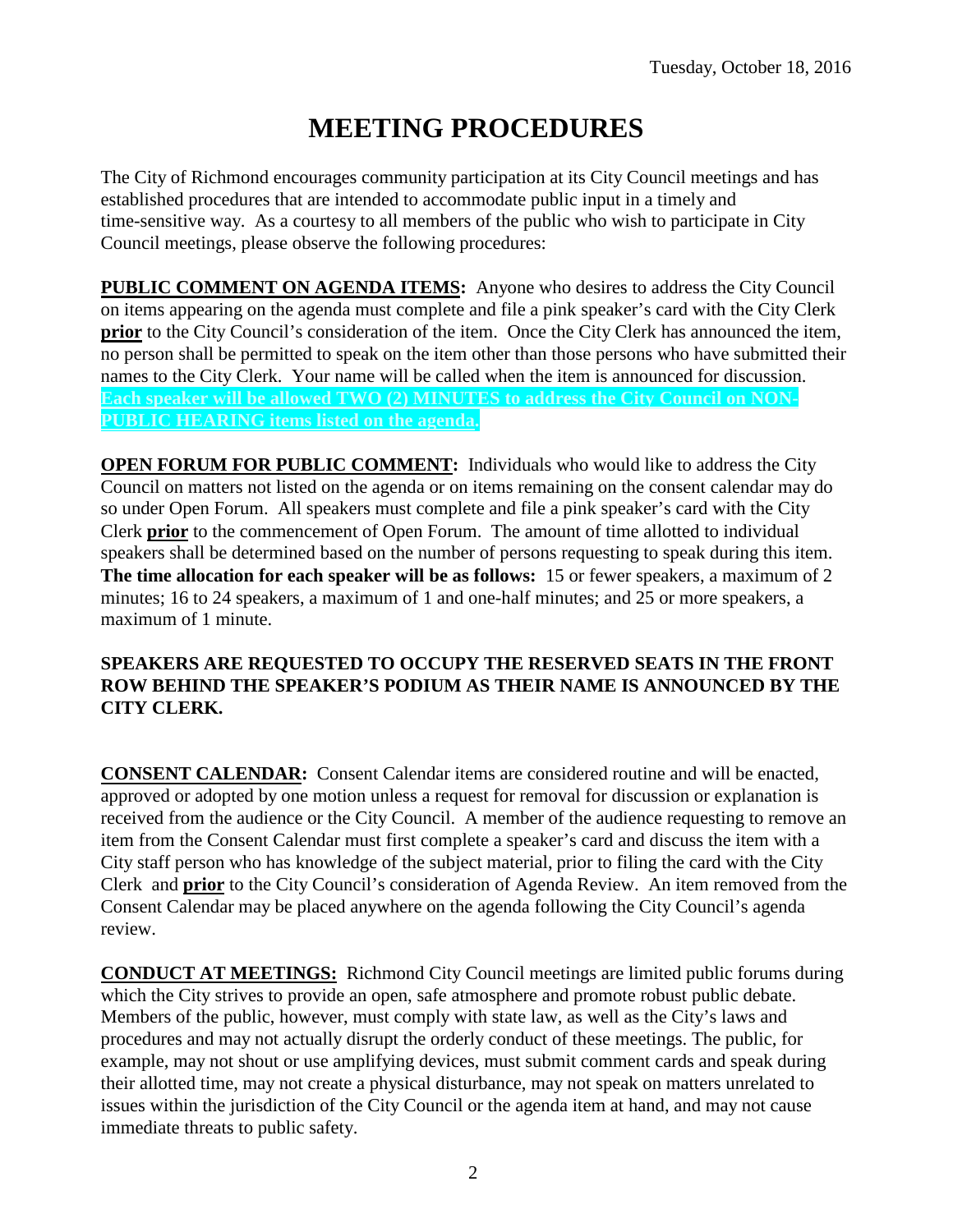**CITY HARASSMENT POLICY:** The City invites public comment and critique about its operations, including comment about the performance of its public officials and employees, at the public meetings of the City Council and boards and commissions. However, discriminatory or harassing comments about or in the presence of City employees, even comments by third parties, may create a hostile work environment, if severe or pervasive. The City prohibits harassment against an applicant, employee, or contractor on the basis of race, religious creed, color, national origin, ancestry, physical disability, medical condition, mental disability, marital status, sex (including pregnancy, childbirth, and related medical conditions), sexual orientation, gender identity, age or veteran status, or any other characteristic protected by federal, state or local law. In order to acknowledge the public's right to comment on City operations at public meetings, which could include comments that violate the City's harassment policy if such comments do not cause an actual disruption under the Council Rules and Procedures, while taking reasonable steps to protect City employees from discrimination and harassment, City Boards and Commissions shall adhere to the following procedures. If any person makes a harassing remark at a public meeting that violates the above City policy prohibiting harassment, the presiding officer of the meeting may, at the conclusion of the speaker's remarks and allotted time: (a) remind the public that the City's Policy Regarding Harassment of its Employees is contained in the written posted agenda; and (b) state that comments in violation of City policy are not condoned by the City and will play no role in City decisions. If any person makes a harassing remark at a public meeting that violates the above City policy, any City employee in the room who is offended by remarks violating the City's policy is excused from attendance at the meeting. No City employee is compelled to remain in attendance where it appears likely that speakers will make further harassing comments. If an employee leaves a City meeting for this reason, the presiding officer may send a designee to notify any offended employee who has left the meeting when those comments are likely concluded so that the employee may return to the meeting. The presiding officer may remind an employee or any council or board or commission member that he or she may leave the meeting if a remark violating the City's harassment policy is made. These procedures supplement the Council Rules and Procedures relating to disruption of orderly conduct at Council meetings.

Any law enforcement officer on duty or whose service is commanded by the presiding officer shall be Sergeant-at-Arms of the Council meetings. He/she, or they, shall carry out all orders and instructions given by the presiding officer for the purpose of maintaining order and decorum at the Council meetings (City Council Rules of Procedure and Order Section III F, RMC Section 2.12.030).

**\*\*\*\*\*\*\*\*\*\*\*\*\*\*\*\*\*\*\*\*\*\*\*\*\*\*\*\*\*\*\*\*\*\*\*\*\*\*\*\*\*\*\*\*\*\*\*\*\*\*\*\*\*\*\*\*\*\***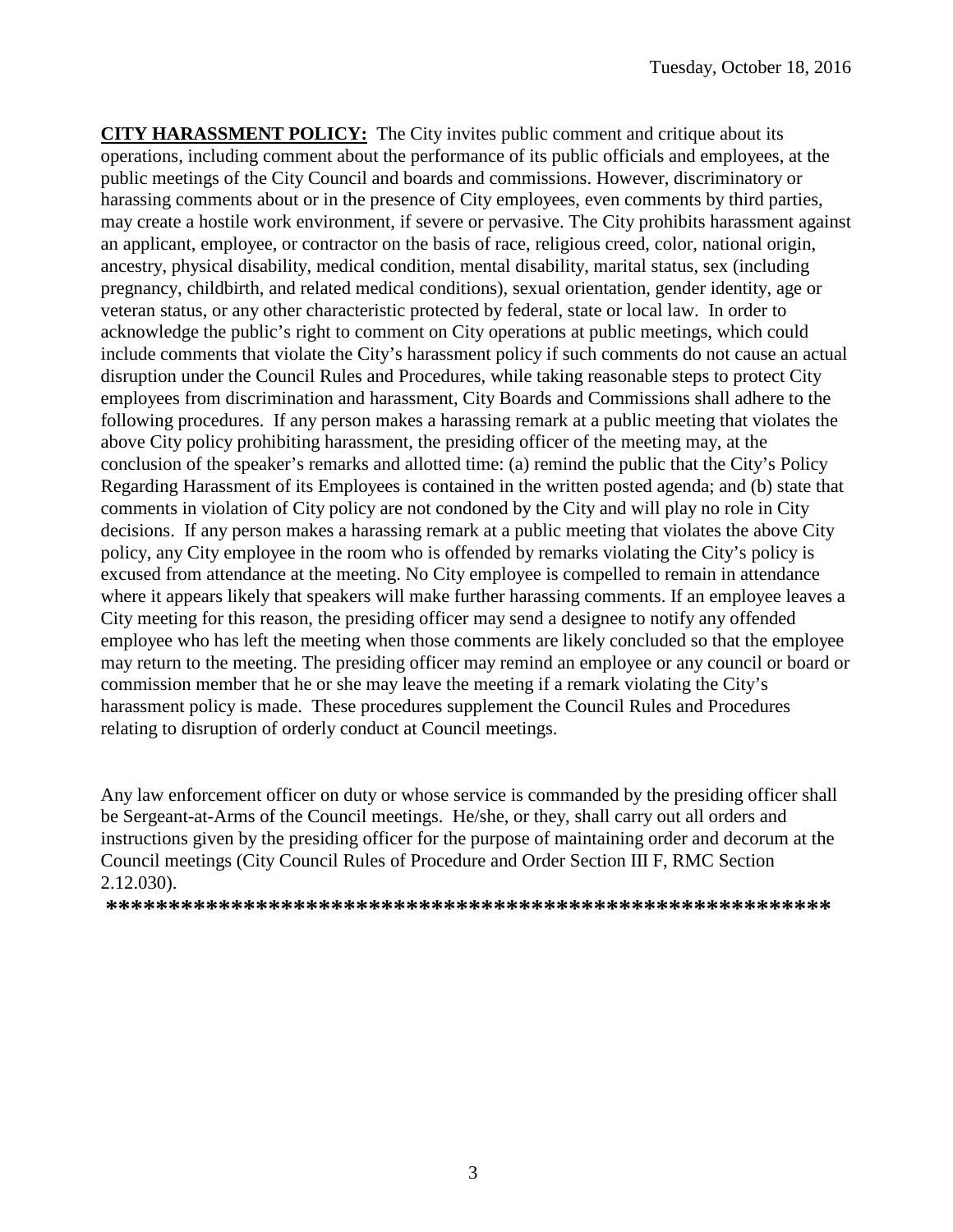# **OPEN SESSION TO HEAR PUBLIC COMMENT BEFORE CLOSED SESSION**

5:00 p.m.

#### **A. ROLL CALL**

#### **B. PUBLIC COMMENT BEFORE CLOSED SESSION**

#### **C. ADJOURN TO CLOSED SESSION**

### **CLOSED SESSION**

Shimada Room of the Community Services Building

#### **CITY COUNCIL**

**LIABILITY CLAIMS** - (Government Code Section 54956.9):

Edward Valdivia vs. City of Richmond

#### **CONFERENCE WITH LEGAL COUNSEL - EXISTING LITIGATION** (Subdivision [a] of Government Code Section 54956.9):

Upstream vs. City of Richmond

#### **CONFERENCE WITH LABOR NEGOTIATORS** (Government Code Section 54957.6):

Agency designated representatives: Bill Lindsay, Lisa Stephenson, Bruce Soublet, Todd Simonson, Maria Blue, and Jack Hughes. Employee organizations: Richmond Police Officers Association (RPOA) and Service Employees International Union (SEIU, Local 1021).

#### **CONFERENCE WITH REAL PROPERTY NEGOTIATOR** (Government Code Section 54956.8):

Property: General Warehouse, Port of Richmond Agency negotiators: Jim Matzorkis, Bill Lindsay Negotiating parties: PowerPlant Inc, Richmond Grown LLC, and Transmeridian **Warehouses** Subject of negotiations: Price and terms of payment

#### **PUBLIC EMPLOYEE PERFORMANCE EVALUATION** (Government

Code Section 54957.6):

Title: City Attorney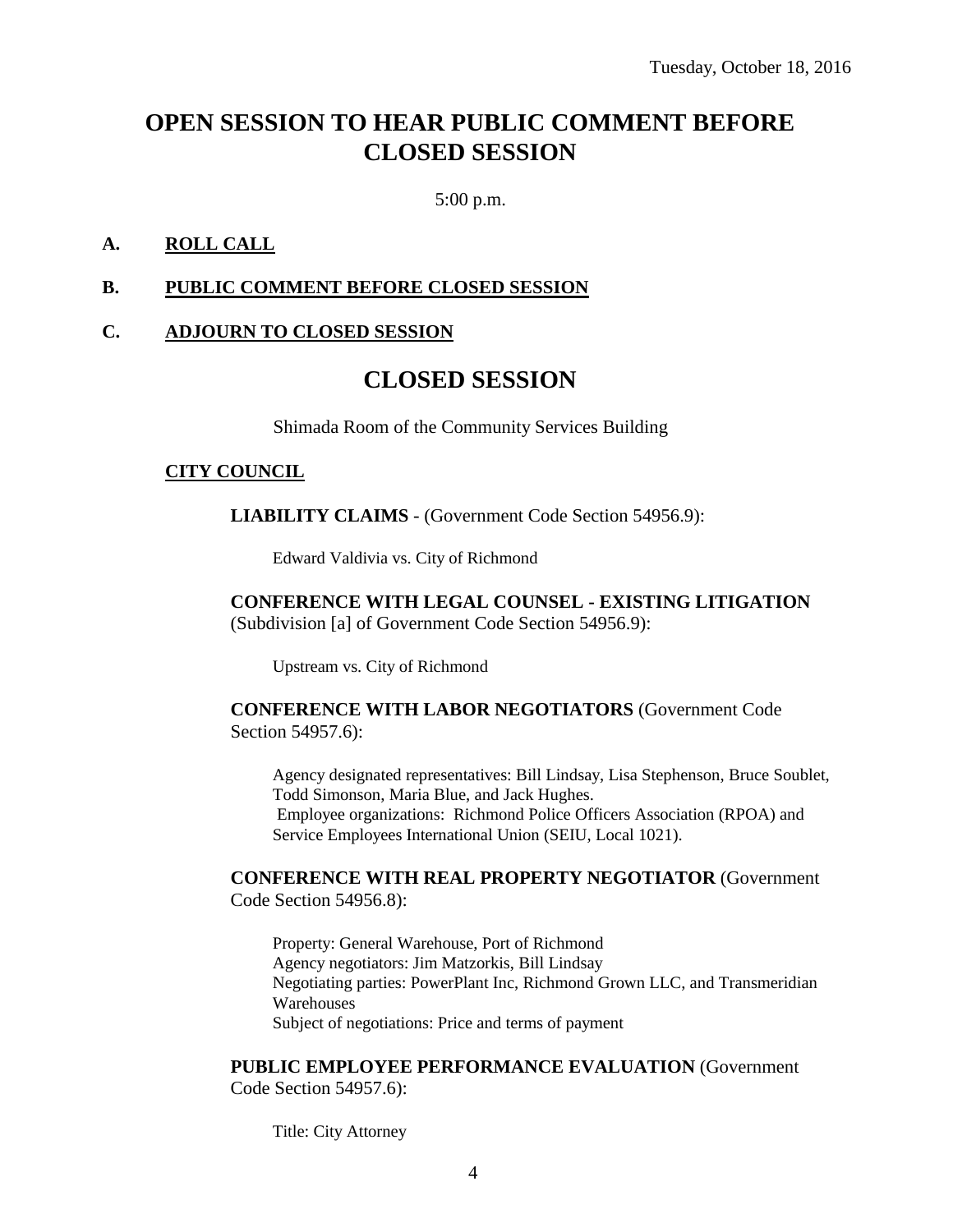## **REGULAR MEETING OF THE RICHMOND CITY COUNCIL**

6:30 p.m.

- **A. PLEDGE TO THE FLAG**
- **B. ROLL CALL**
- **C. STATEMENT OF CONFLICT OF INTEREST**
- **D. AGENDA REVIEW**

#### **E. REPORT FROM THE CITY ATTORNEY OF FINAL DECISIONS MADE DURING CLOSED SESSION**

- **F. REPORT FROM THE CITY MANAGER**
- **G. OPEN FORUM FOR PUBLIC COMMENT**

#### **H. CITY COUNCIL CONSENT CALENDAR**

- **H-1.** RECEIVE a report on the Richmond Municipal Sewer District for the month of August 2016 - Water Resource Recovery Department (Ryan Smith 620-5486).
- **H-2.** APPROVE the First Amendment to the reimbursement agreement with the Richmond Museum to complete infrastructure improvements at Basin Number 5 to accommodate the SS Red Oak Victory, increasing the amount by \$182,000 to a total not to exceed value of \$532,000 - Port Department (Jim Matzorkis 215- 4600).
- **H-3.** APPROVE the Second Amendment to the Remediation and Abatement agreement with Performance Abatement Services to finalize the cleanup of spilled oil containing polychlorinated biphenyl (PCB) at the Point Potrero Marine Terminal, as required by the Toxic Substances Control Act, increasing the amount by \$47,000 to a total not to exceed \$857,640 - Port Department (Jim Matzorkis 215-4600).
- **H-4.** ADOPT a resolution authorizing the execution of a construction contract with Ghilotti Construction Company, Inc., for construction of the Richmond-Ohlone Greenway Gap Closure Project in an amount not to exceed \$1,771,910.25, including a 10% contingency (\$161,082.75) - Engineering and Capital Improvement Projects Department (Yader Bermudez 620-5478/Tawfic Halaby 621-1612).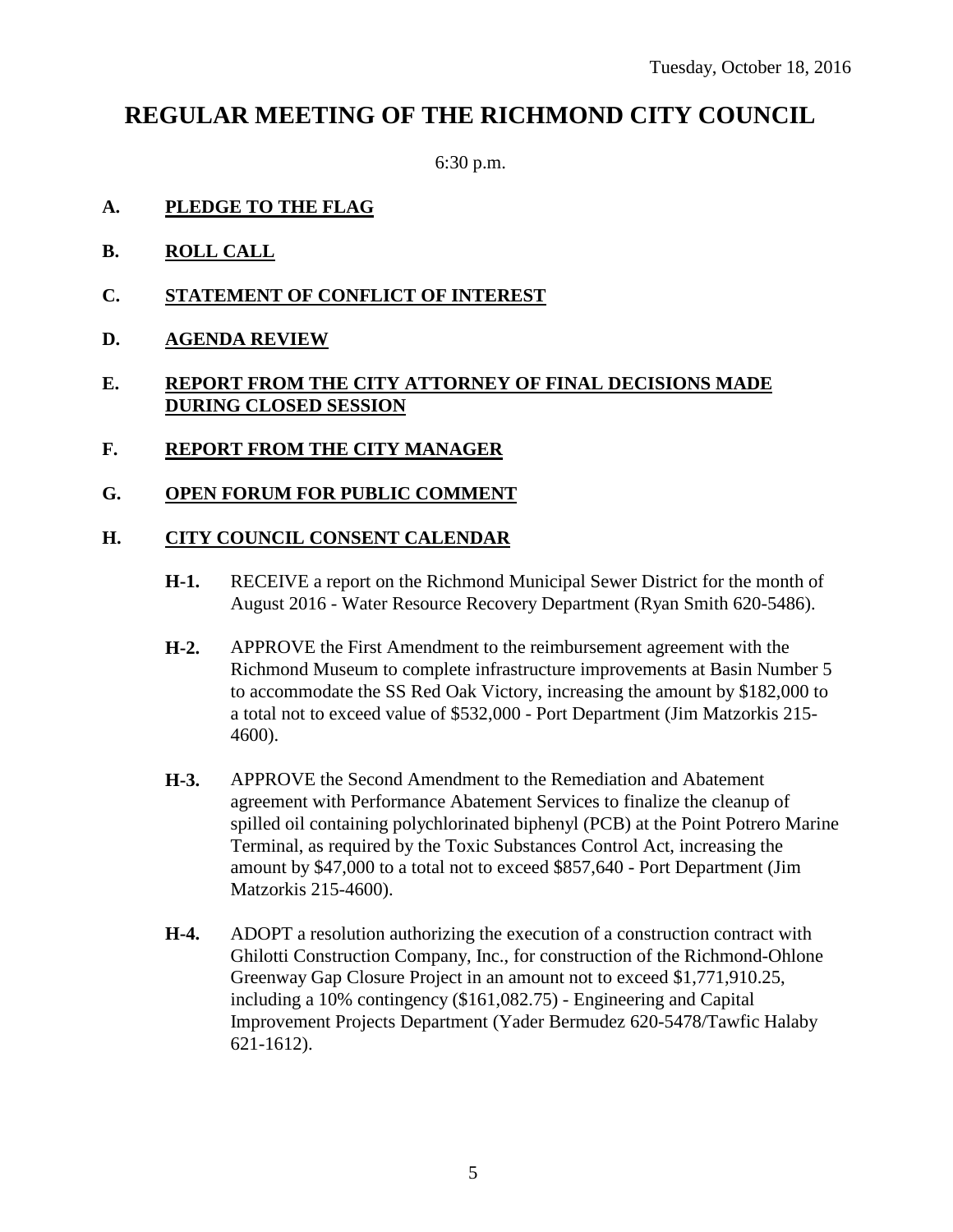- **H-5.** ADOPT a resolution setting a public hearing for December 6, 2016, regarding the City's intent to grant to SFPP, L.P. a franchise to use or lay and use oil pipes and appurtenances for the purpose of transmitting and distributing oil and oil products within the City's rights-of-way for a period of twenty-years - Engineering and Capital Improvement Projects Department (Yader Bermudez 620-5478).
- **H-6.** REVIEW and APPROVE the City's Investment and Cash Balance Report for the month of August 2016 - Finance Department (Belinda Warner/Latha Ravinder 620-6739).
- **H-7.** APPROVE a one-year, sole-source contract with Network Fleet for maintenance of the GPS (global positioning) hardware that monitors Police Department vehicle location, vehicle diagnostics, vehicle speeds, vehicle emissions, and provides other reporting capabilities, in an amount not to exceed \$20,160, for a term from July 1, 2016, to June 30, 2017 - Police Department (Chief Allwyn Brown 621-1802).
- **H-8.** APPROVE a five-year contract with Taser International for the sole-source purchase of one hundred sixty (160) body-worn cameras, one hundred sixty (160) next-generation conducted energy devices, and maintenance of a digital evidence management system, in an amount not to exceed \$1,145,000; for a term from November 1, 2016, to October 31, 2021 - Police Department (Chief Allwyn Brown 621-1802).
- **H-9.** ACCEPT and APPROPRIATE a donation from Omega Boys Club in the amount of \$454.14 for the Office of Neighborhood Safety's (ONS) Operation Peacemaker Fellowship Program - Office of Neighborhood Safety (Devone Boggan 620-5421).
- **H-10.** APPROVE actions to update the Arts and Culture Commission; APPOINT Rashon Lane, new appointment, seat #3, term expiration January 31, 2019 - Office of the Mayor (Mayor Tom Butt 620-6503).
- **H-11.** APPROVE actions to update the Planning Commission; APPOINT Claudia Garcia, new appointment, seat #6, term expiration June 30, 2018 - Office of the Mayor (Mayor Tom Butt 620-6503).
- **H-12.** APPROVE a contract with Pursuit North to outfit police department vehicles for the 2016/2017 and 2017/2018 fiscal years in an amount not to exceed \$230,000 - Department of Infrastructure Maintenance and Operations (Tim Higares 231- 3008).